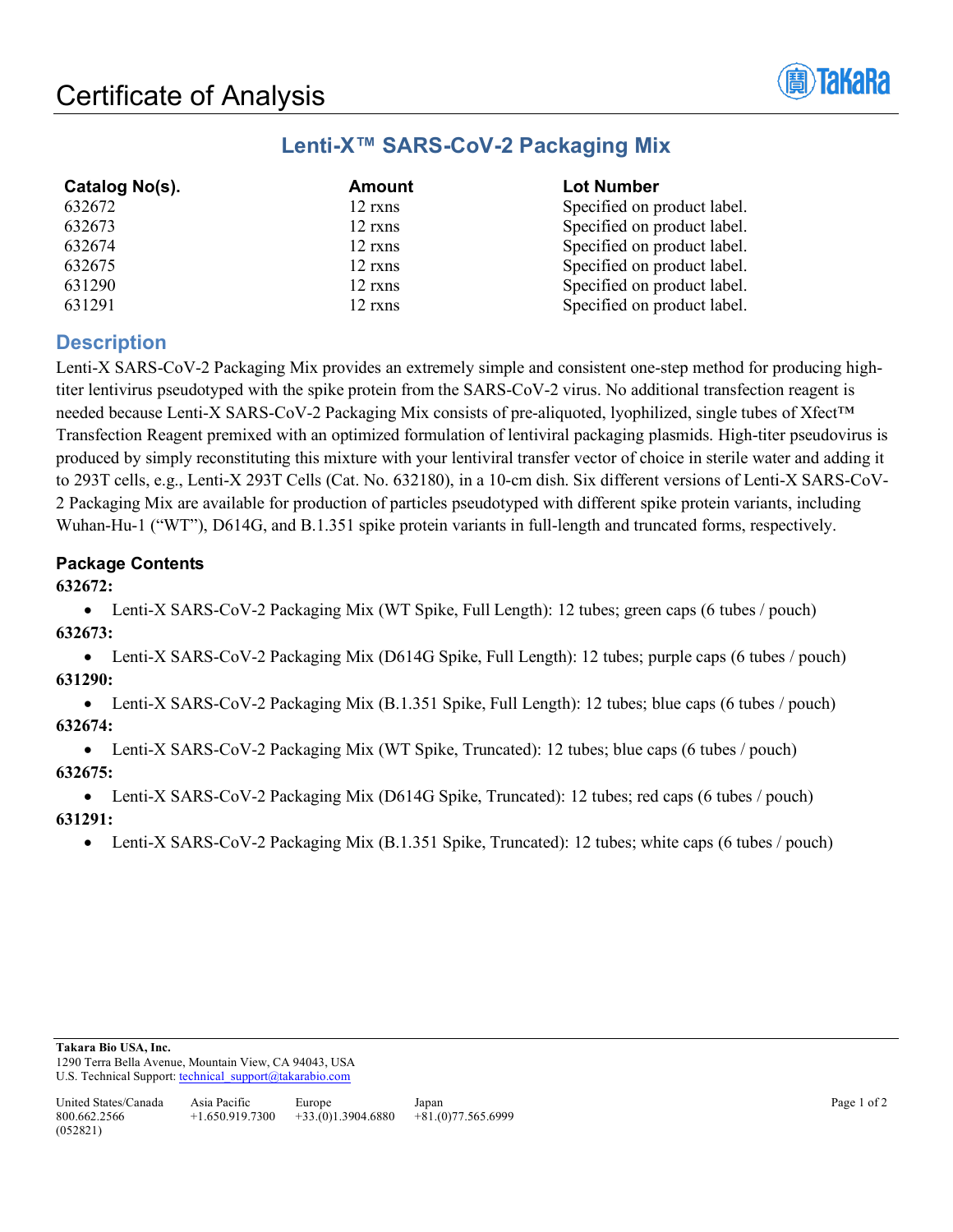# Certificate of Analysis Cat. Nos. 632672, 632673, 632674, 632675, 631290, 631291

Lenti-X SARS-CoV-2 Packaging Mix

## **Storage Conditions**

- Store Lenti-X SARS-CoV-2 Packaging Mix at  $-20^{\circ}$ C in the supplied foil pouch containing the desiceant sachet.
- Make sure to return any unused Lenti-X SARS-CoV-2 Packaging Mix to the supplied foil pouch containing the desiccant sachet, and store at –20°C.

#### **Shelf Life**

• 1 year from date of receipt under proper storage conditions.

## **Shipping Conditions**

Dry ice

## **Product Documents**

Documents for our products are available for download at **[takarabio.com/manuals](http://www.takarabio.com/manuals)** The following documents apply to this product:

• Lenti-X SARS-CoV-2 Packaging Single Shots Protocol-at-a-Glance

# **Quality Control Data**

#### **Transfection Test**

293T cells were transfected with plasmid DNA encoding AcGFP1 as described in the Lenti-X SARS-CoV-2 Packaging Single Shots Protocol-at-a-Glance. 48 hr post transfection, AcGFP1 expression was assessed by flow cytometry, and transfection efficiency (as determined by the percentage of 293T cells expressing AcGFP1) was demonstrated to be >75%. The presence of virus particles in the supernatant of transfected cells was confirmed using Lenti-X GoStix™ Plus.

## **Sterility Test**

There was no evidence of bacterial or fungal growth after inoculation on thioglycollate medium and tryptic soy broth.

It is certified that this product meets the above specifications, as reviewed and approved by the Quality Department.